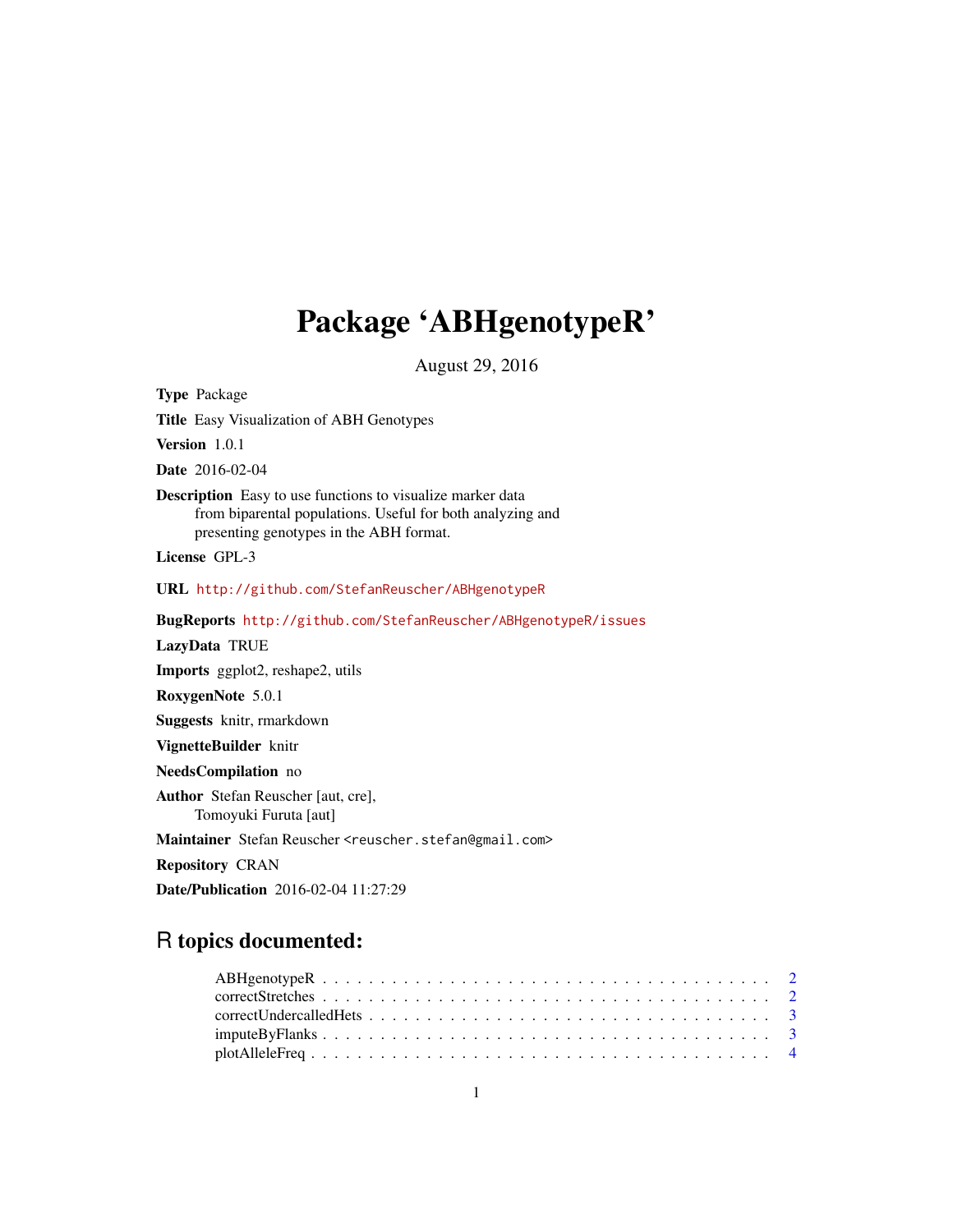# <span id="page-1-0"></span>2 correctStretches

| Index |  |  | $\overline{\mathbf{9}}$ |
|-------|--|--|-------------------------|

ABHgenotypeR *ABHgenotypeR: A package for easy visualization and manipulating of ABH genotypes.*

# Description

The ABHgenotypeR packages is meant as a companion packages in between the TASSEL GBS pipeline and R/qtl. It allows easy visualization of ABH-encoded genotypes in a .csv format as ouptut by the TASSEL ABHGenosPlugin which is also the format necessary for R/qtl input.

correctStretches *Correct short miscalled stretches based on flanking alleles.*

#### Description

Correct short miscalled stretches based on flanking alleles.

# Usage

```
correctStretches(inputGenos = "genotypes", maxHapLength = 1)
```
#### Arguments

| inputGenos   | A genotypes list object.                                                                                                                                 |
|--------------|----------------------------------------------------------------------------------------------------------------------------------------------------------|
| maxHapLength | The maximum length of stretches flanked by non-heterzygous sites that are<br>changed. If set to 1 (default) only AXA or BXB will be corrected. If set to |
|              | 2, both AXA and AXYA (or BXB and BXYB) will be corrected.                                                                                                |

# Value

A genotype object in which short miscalled stretches are corrected if both flanking alleles match.

#### Examples

```
## Not run: corrStretchGenos <- correctStretches(genotypes, maxHapLength = 3)
```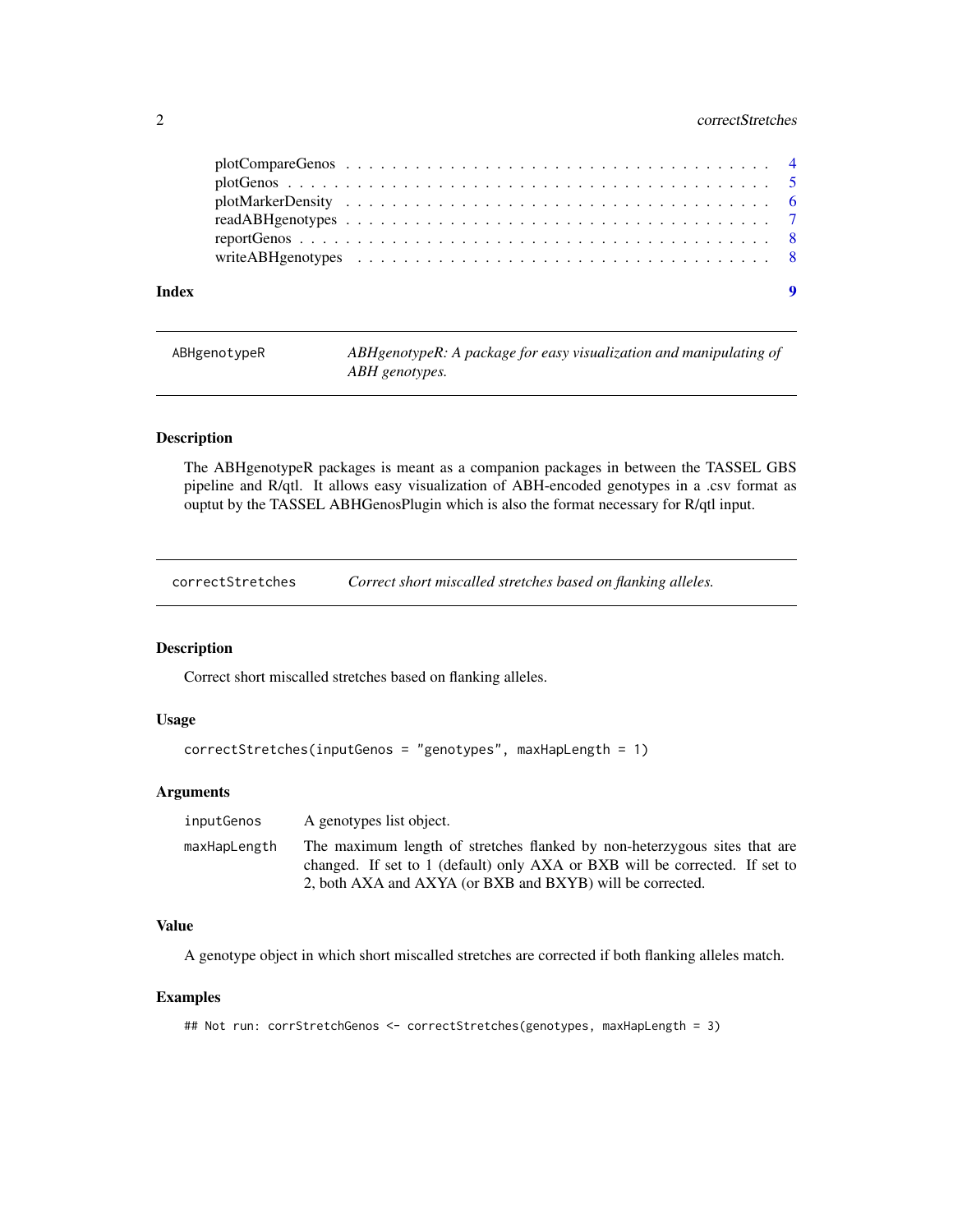<span id="page-2-0"></span>correctUndercalledHets

*Correct undercalled heterozygous sites based on flanking alleles.*

# Description

Correct undercalled heterozygous sites based on flanking alleles.

### Usage

```
correctUndercalledHets(inputGenos = "genotypes", maxHapLength = 1)
```
# Arguments

| inputGenos   | A genotypes list object.                                                                                                                                                                                                                              |
|--------------|-------------------------------------------------------------------------------------------------------------------------------------------------------------------------------------------------------------------------------------------------------|
| maxHapLength | The maximum length of not heterozygous stretches flanked by heterzygous sites<br>that are changed to heterozygous. If set to 1 (default) only HAH or HBH will<br>be corrected. If set to 2, both HAH and HAAH (or HBH and HBBH) will be<br>corrected. |

### Value

A genotype object in which undercalled heterozygous sites are corrected if both flanking alleles match.

# Examples

## Not run: corrUndHetsGenos <- correctUndercalledHets(genotypes, maxHapLength = 3)

imputeByFlanks *Impute missing genotypes based on flanking alleles*

# Description

Impute missing genotypes based on flanking alleles

#### Usage

```
imputeByFlanks(inputGenos = "genotypes")
```
# Arguments

inputGenos A genotypes list object.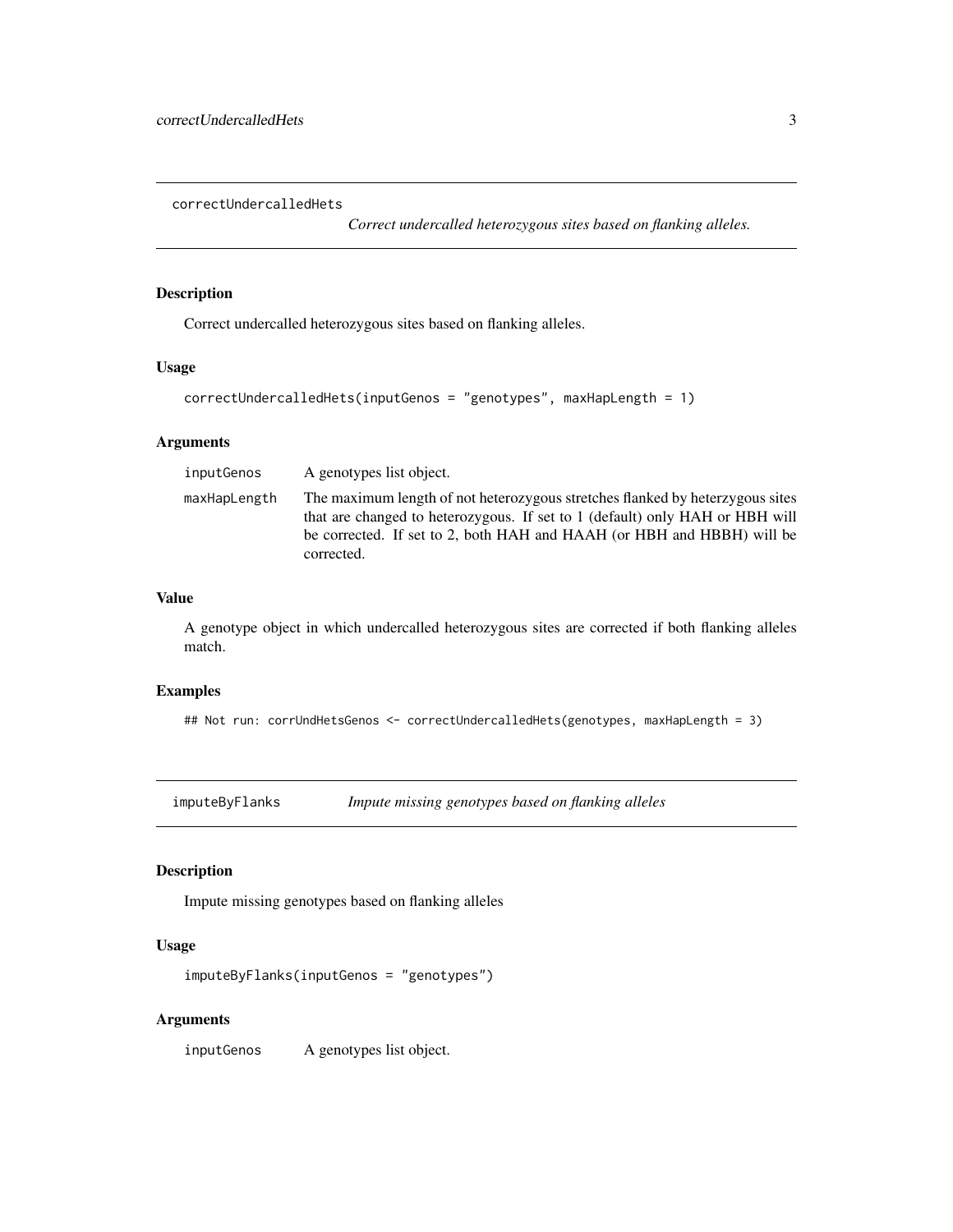<span id="page-3-0"></span>A genotype object in which missing data is imputed based on flanking alleles. Any number of N is replaced by either A, B or N if the alleles which flank the N match

#### Examples

## Not run: imputedGenos <- imputeByFlanks(genotypes)

plotAlleleFreq *Plot the parental allele frequencies along the chromosomes.*

#### Description

Plot the parental allele frequencies along the chromosomes.

#### Usage

plotAlleleFreq(genos = "genotypes")

# Arguments

genos The output of readABHgenotypes

#### Value

A plot of parental allele frequencies along the chromosomes. If the output is assigned a name a ggplot2 object is returned for further manipulation.

#### Examples

```
## Not run: plotAlleleFreq(genotypes)
## Not run: p <- plotAlleleFreq(genotypes)
```
plotCompareGenos *Compare to genotype matrices*

#### Description

Compare to genotype matrices

# Usage

```
plotCompareGenos(genos_1 = "genotypes_1", genos_2 = "genotypes_2",
 markerToPlot = "all", individualsToPlot = "all", chromToPlot = "all",
  CompColors = c("#000000", "#E69F00"), textSize = 12,
  showMarkerNames = FALSE, showIndividualNames = FALSE)
```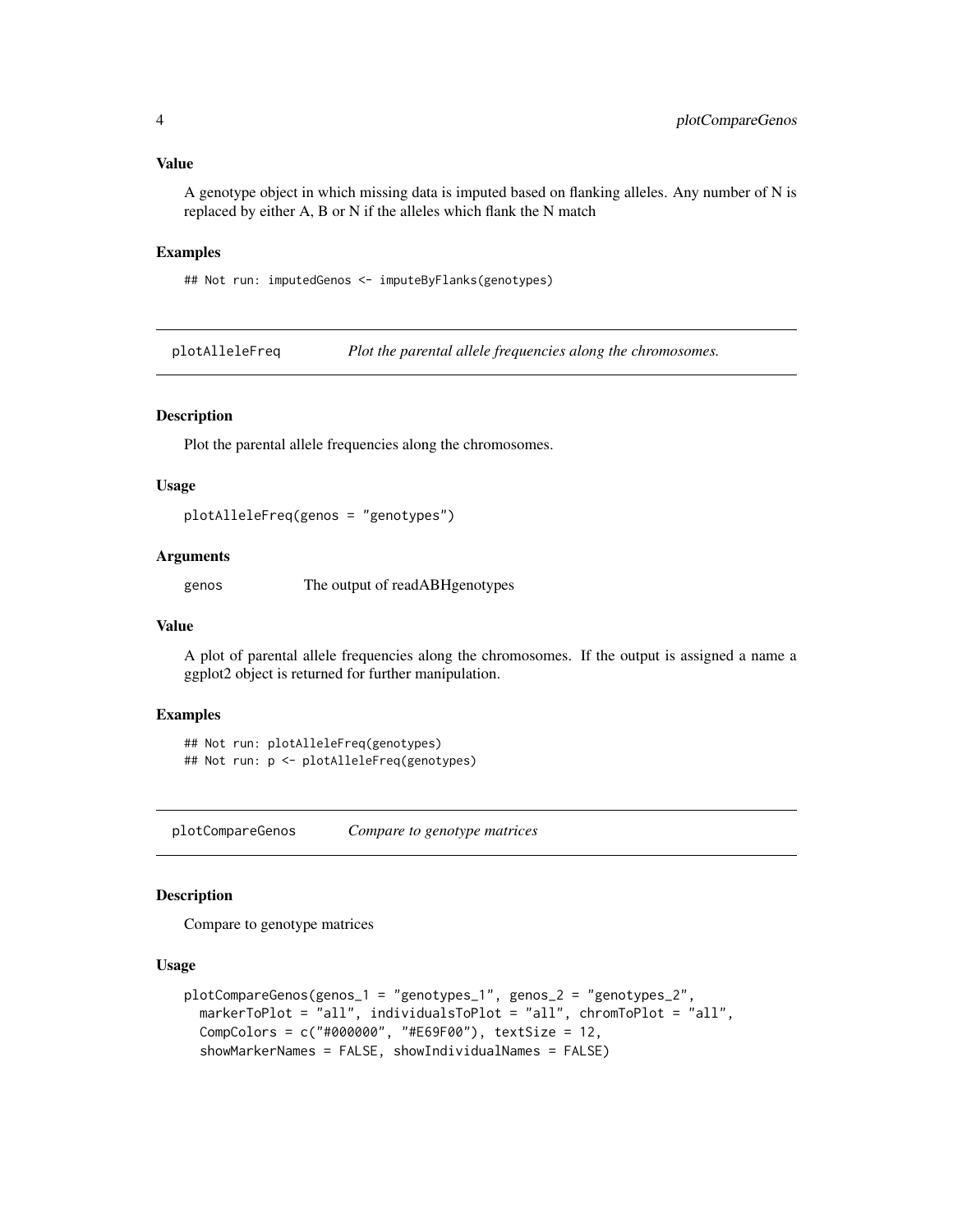# <span id="page-4-0"></span>plotGenos 5

#### Arguments

| genos_1             | Output of readABHgenotypes                                                                                                                                            |  |
|---------------------|-----------------------------------------------------------------------------------------------------------------------------------------------------------------------|--|
| genos_2             | Output of readABHgenotypes. Note that both genos object need to have identi-<br>cal numbers of marker x individuals.                                                  |  |
| markerToPlot        | A character vector of marker names which appear in the plot. Defaults to all.                                                                                         |  |
| individualsToPlot   |                                                                                                                                                                       |  |
|                     | A character vector of individual names which appear in the plot. Defaults to all.                                                                                     |  |
| chromToPlot         | A character vector of chromosome names which appear in the plot. Defaults to<br>all.                                                                                  |  |
| CompColors          | A character vector of length 2 giving the color names or values to use for differnt<br>and identical markers. Defaults to black and orange.                           |  |
| textSize            | The size of all text elements in the plot. Useful for making a nice plot. Defaults<br>to $12$ .                                                                       |  |
| showMarkerNames     |                                                                                                                                                                       |  |
|                     | Show the marker names along the x axis. This and show Individual names are<br>useful when you display only a few markers and want them labeled. Defaults to<br>FALSE. |  |
| showIndividualNames |                                                                                                                                                                       |  |
|                     | Show individual names along the y axis.                                                                                                                               |  |

#### Value

A graphical comparison of genotypes.

# Examples

## Not run: plotCompareGenos(preImpGenotypes,postImpGenotypes) ## Not run: #for more examples see plotGenos()

plotGenos *Plot graphical genotypes.*

# Description

Plot graphical genotypes.

#### Usage

```
plotGenos(genos = "genotypes", markerToPlot = "all",
  individualsToPlot = "all", chromToPlot = "all",
  alleleColors = c("#56B4E9", "#E69F00", "#009E73", "#000000"),
 textSize = 12, showMarkerNames = FALSE, showIndividualNames = FALSE)
```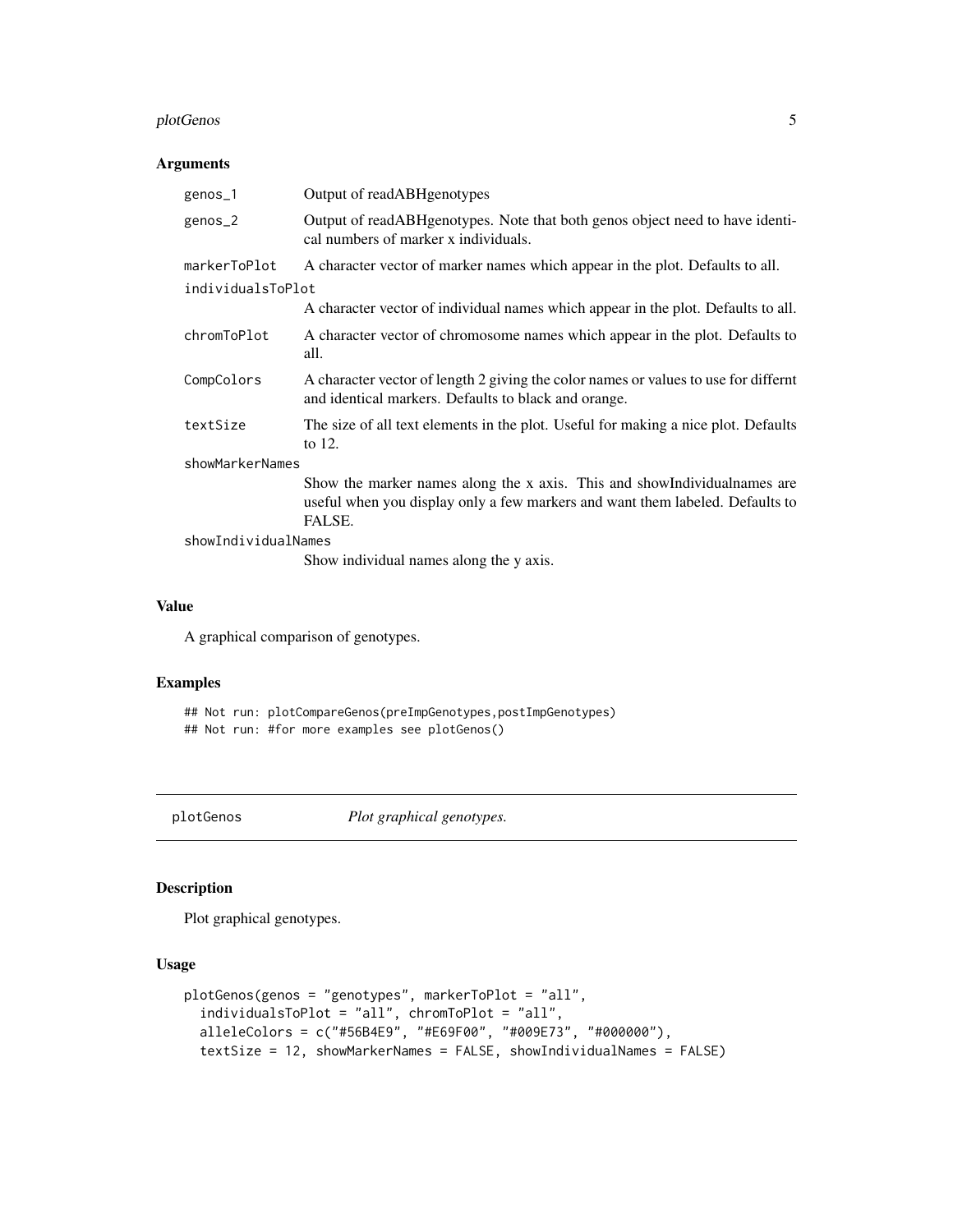# <span id="page-5-0"></span>Arguments

| genos               | The output of read ABH genotypes                                                                                                                                      |  |
|---------------------|-----------------------------------------------------------------------------------------------------------------------------------------------------------------------|--|
| markerToPlot        | A character vector of marker names which appear in the plot. Defaults to all.                                                                                         |  |
| individualsToPlot   |                                                                                                                                                                       |  |
|                     | A character vector of individual names which appear in the plot. Defaults to all.                                                                                     |  |
| chromToPlot         | A character vector of chromosome names which appear in the plot. Defaults to<br>all.                                                                                  |  |
| alleleColors        | A character vector of length 4 giving the color names or values to use for the<br>A,B,H and n.d genotypes. Defaults to orange, blue, green and black.                 |  |
| textSize            | The size of all text elements in the plot. Useful for making a nice plot. Defaults<br>to $12$ .                                                                       |  |
| showMarkerNames     |                                                                                                                                                                       |  |
|                     | Show the marker names along the x axis. This and show Individual Names are<br>useful when you display only a few markers and want them labeled. Defaults to<br>FALSE. |  |
| showIndividualNames |                                                                                                                                                                       |  |
|                     | Show individual names along the y axis.                                                                                                                               |  |

#### Value

Graphical genotypes.

#### Examples

```
## Not run: plotGenos(genotypes)
markerNames <- c("marker1", "marker2", "marker3")
individualNames <- c("F2_100", "F2_101", "F2_102", "F2_103")
someColors <- c("black", "red", "gold", "white")
## Not run: plotgenos(genotypes, markerNames, individualNames, 1:3, someColors)
## Not run: p <- plotGenos(genotypes)
```
plotMarkerDensity *Plot the marker density along the chromosomes.*

# Description

Plot the marker density along the chromosomes.

# Usage

```
plotMarkerDensity(genos = "genotypes")
```
# Arguments

genos The output of readABHgenotypes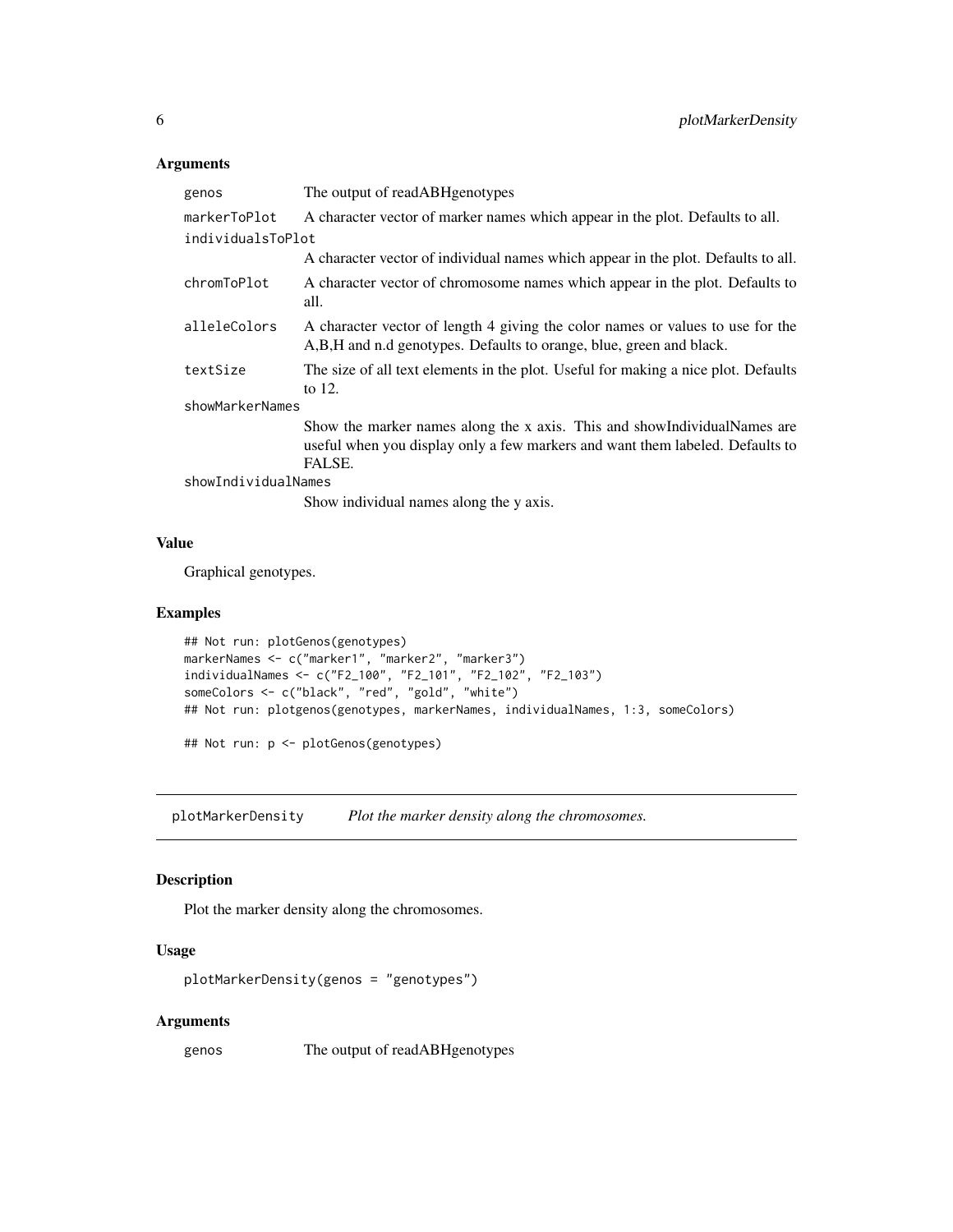# <span id="page-6-0"></span>readABHgenotypes 7

#### Value

A plot of marker densities along the chromosomes. If the output is assigned a name a ggplot2 object is returned for further manipulation.

#### Examples

```
## Not run: plotMarkerDensity(genotypes)
## Not run: p <- plotMarkerDensity(genotypes)
```
readABHgenotypes *Read in the output of the genosToABH plugin.*

#### Description

Read in the output of the genosToABH plugin.

#### Usage

```
readABHgenotypes(pathToABH, nameA = "A", nameB = "B", readPos = TRUE)
```
#### Arguments

| pathToABH | The path and filename of the input file.                                         |
|-----------|----------------------------------------------------------------------------------|
| nameA     | Name of the parent represented by "A" in the input file.                         |
| nameB     | Name of the parent represented by "B" in the input file.                         |
| readPos   | Should the function attempt read the physical position of markers from the input |

#### Details

The input files should be a .csv file holding genotypes as specified by the qtl package and its "csvs" format. All characters in the genotype matrix which are not either A,B or H will be set to N. If readPos = TRUE (default) marker names must conform to S1\_123456 meaning 123456 bp on chromosome 1. If FALSE, pos is set to NULL and needs to be manually constructed as shown in the examples. Note that this might throw off some plotting function.

#### Value

A genotype list object which holds the information from the input file. This list is the fundamental datastructure used by the other functions in this package. See the vignette for what each item in the list is.

#### Examples

```
## Not run: genotypes <- readABHgenotypes("./genotypes.csv", "NB", "OL")
## Not run: otherGenotypes <- readABHgenotypes("./otherGenotypes.csv", readPos = FALSE)
#arbitrary position to keep marker order intact
## Not run: therGenotypes$pos <- 1:length(otherGenotypes$marker_names)
```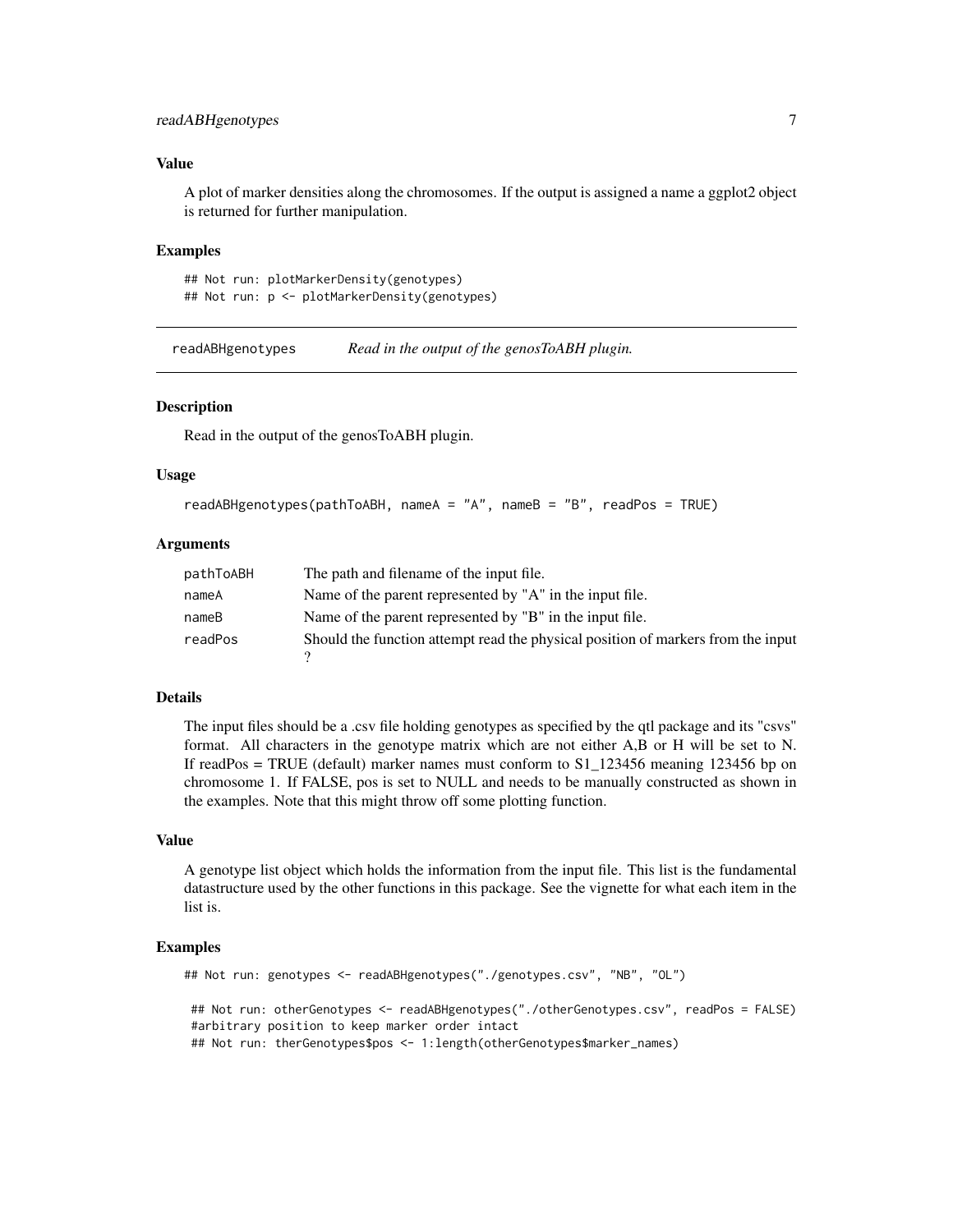<span id="page-7-0"></span>

# Description

Report the total and relative number of each allele in a genotype object.

# Usage

```
reportGenos(genos1)
```
# Arguments

genos1 A genotypes list object.

### Value

Console output of the total an relative number of each allele.

#### Examples

## Not run: reportGenos(preImputation)

writeABHgenotypes *Export a genotype list to a .csv file.*

#### Description

Export a genotype list to a .csv file.

# Usage

```
writeABHgenotypes(genos = "genotypes", outfile = "./outfile.csv")
```
# Arguments

| genos   | The output of readABHgenotypes or one of the imputaion/error correction func-<br>tions. |
|---------|-----------------------------------------------------------------------------------------|
| outfile | The path and filename of the output file.                                               |

#### Value

A file which can be used in R/qtl or elsewhere.

#### Examples

```
## Not run: writeABHgenotypes(genotypes, outfile = "./outfile_name.csv")
```